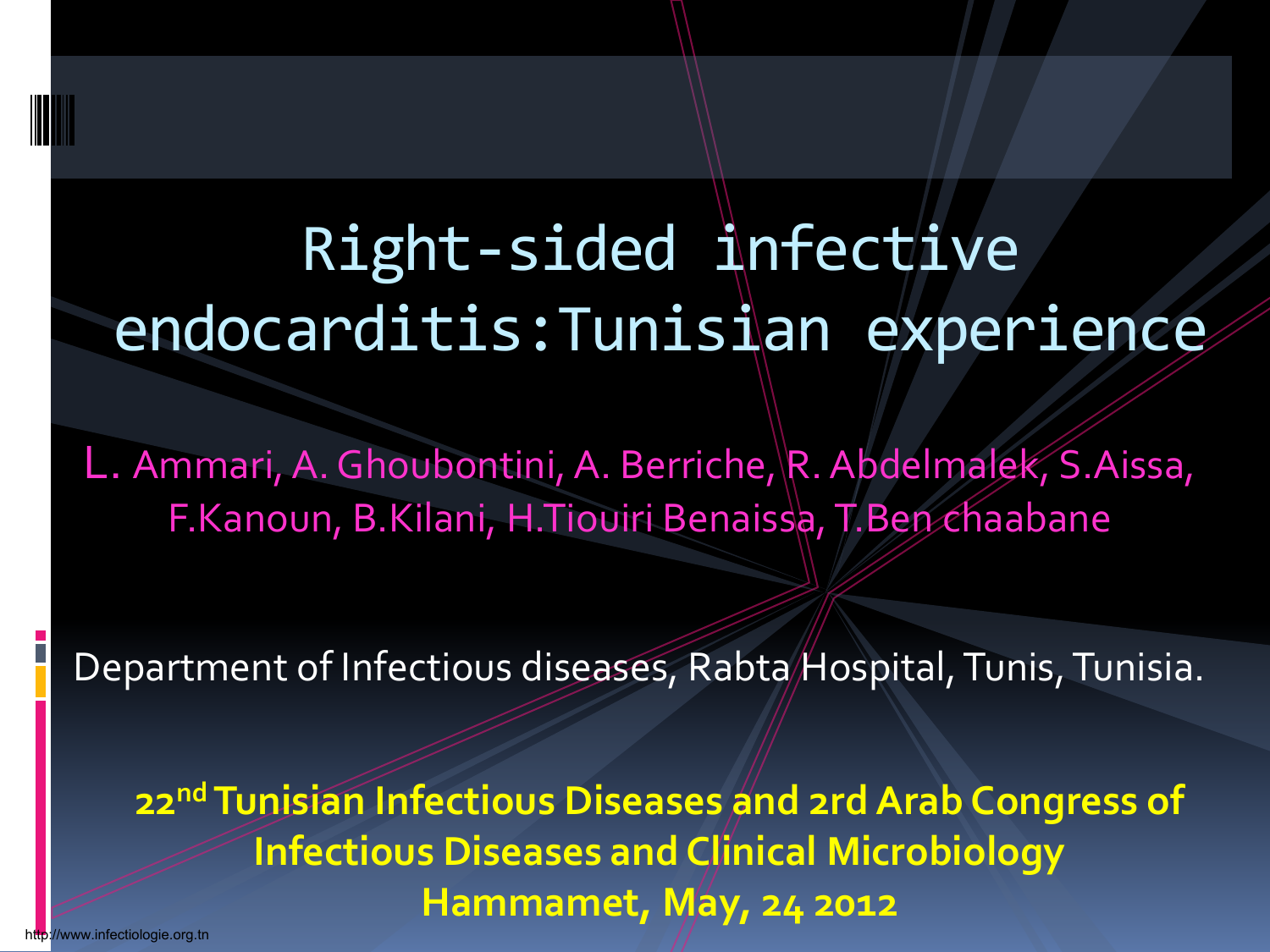# **INTRODUCTION**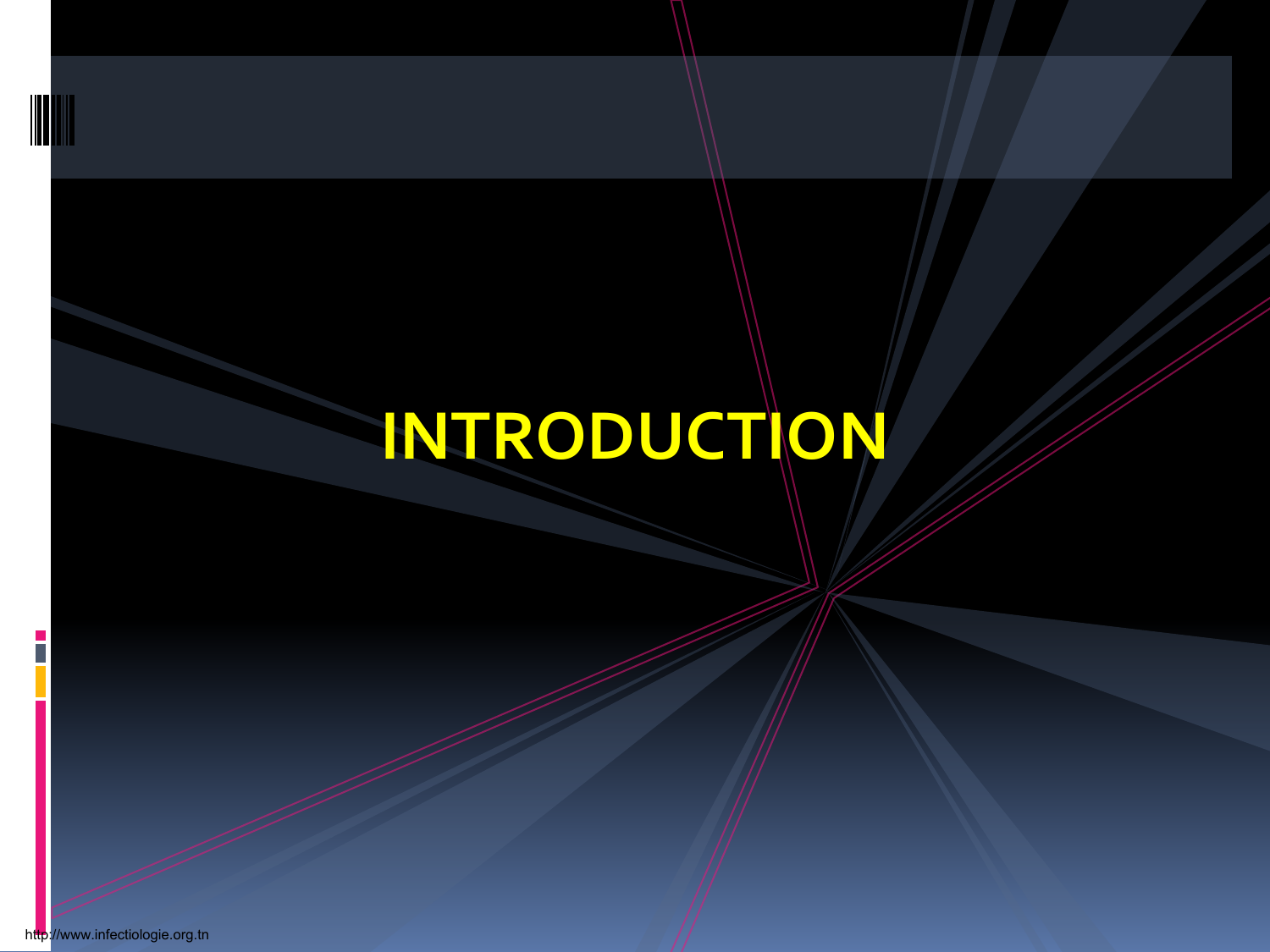$\Box$  Infective endocarditis (IE) : uncommon condition in general population, with an incidence estimated at 3-10 cases per 100000 persons years

The right-sided IE:  $5\%$  to 10 % of all cases of IE.

 $\Box$  It is most frequently observed in injection drug users (IDUs) and often associated with intracardiac devices.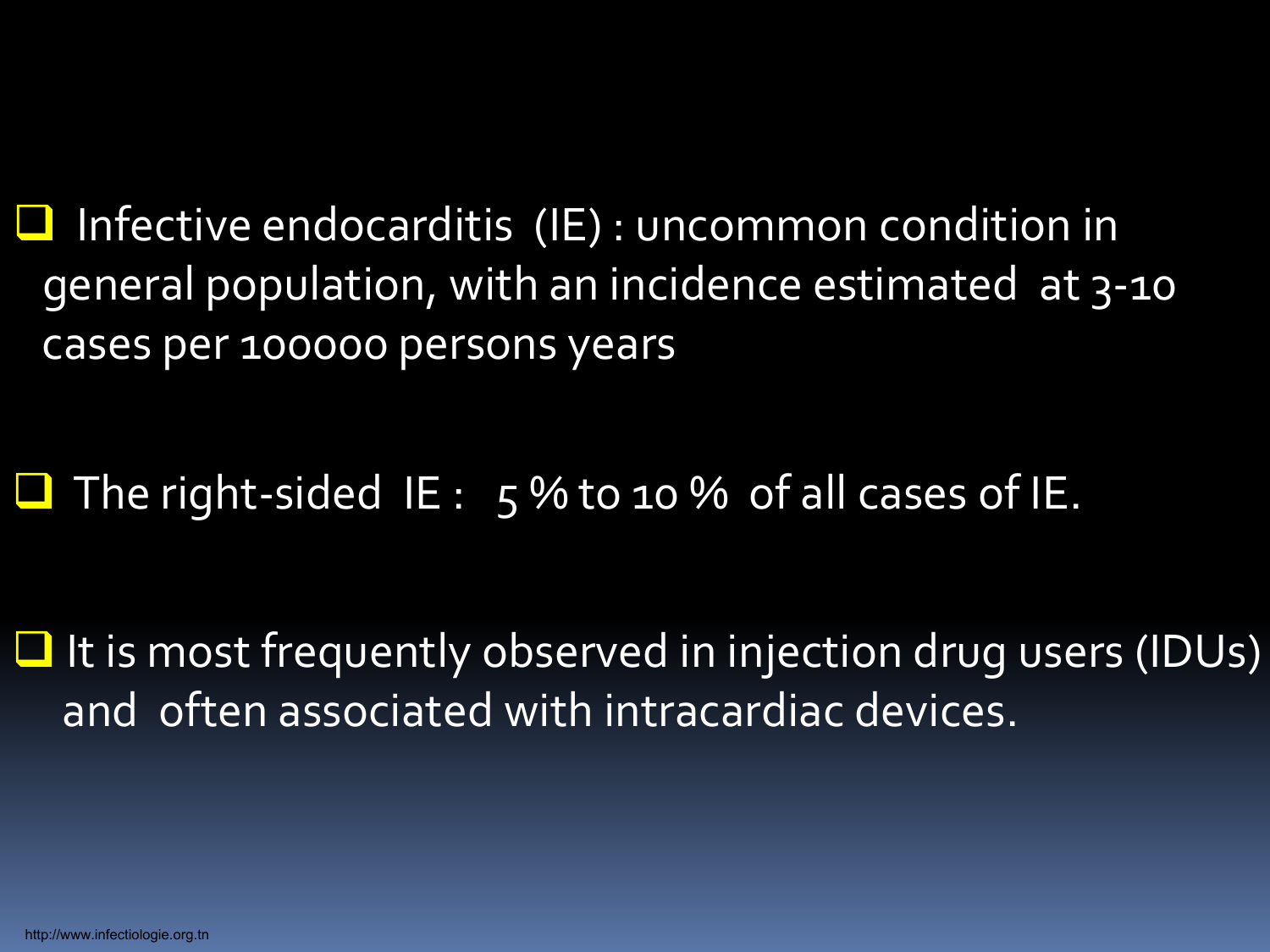Delays in the diagnosis are frequent.

 Clinical presentation of this IE differs from that of leftsided IE, with respiratory symptoms.

 $\Box$  The prognosis of right-sided IE is better than left-sided IE's with excellent results of only medical treatment

http://www.infectiologie.org.tn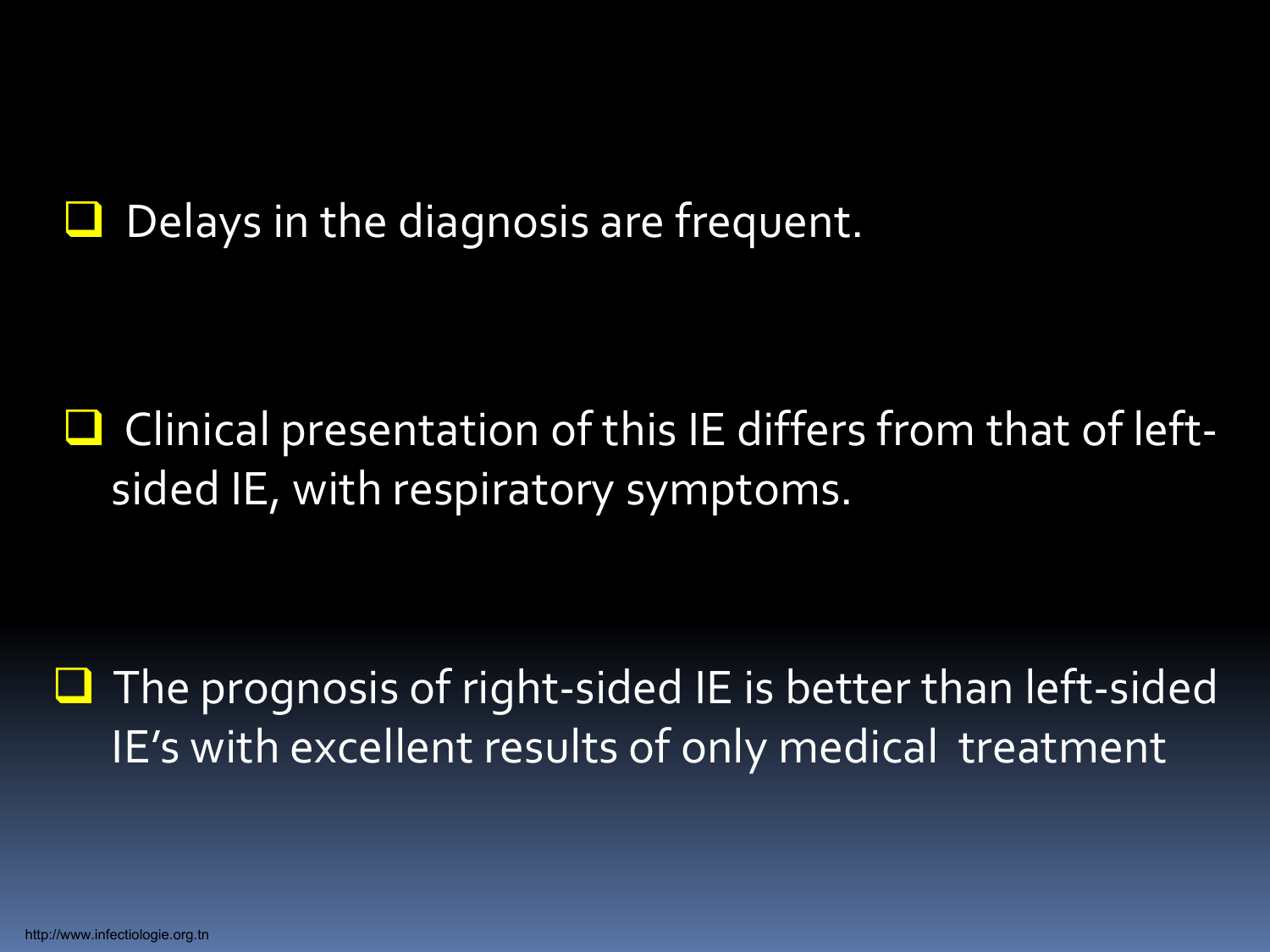# **PATIENTS AND METHODS**

Retrospective study of right-sided IE, adults (1998-2011)

Department of infectious diseases, Rabta Hospital, Tunis

 $\Box$  The diagnosis of IE was based on Duke criteria

 Epidemiological , clinical features , and therapeutic findings.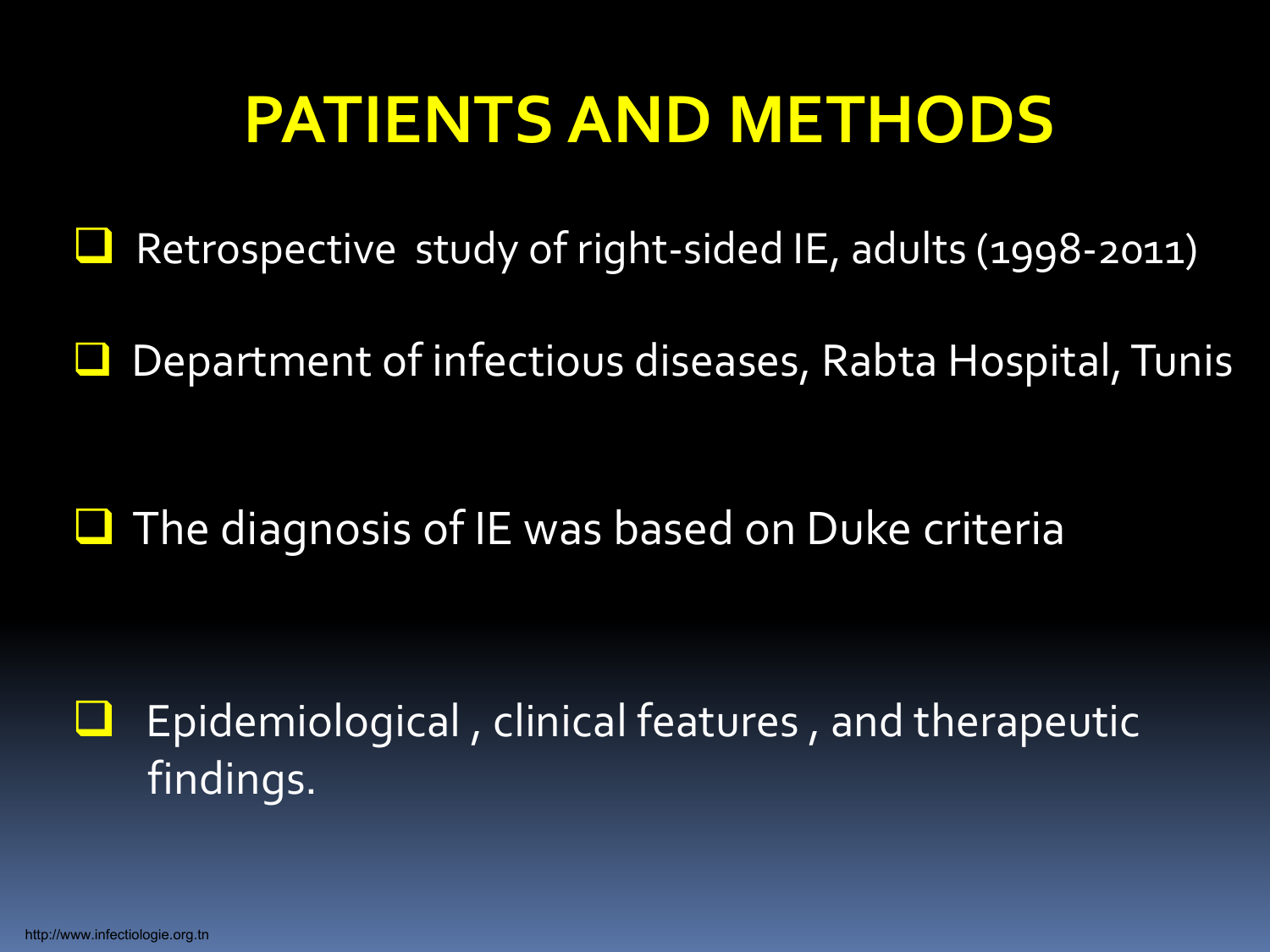# **RESULTS**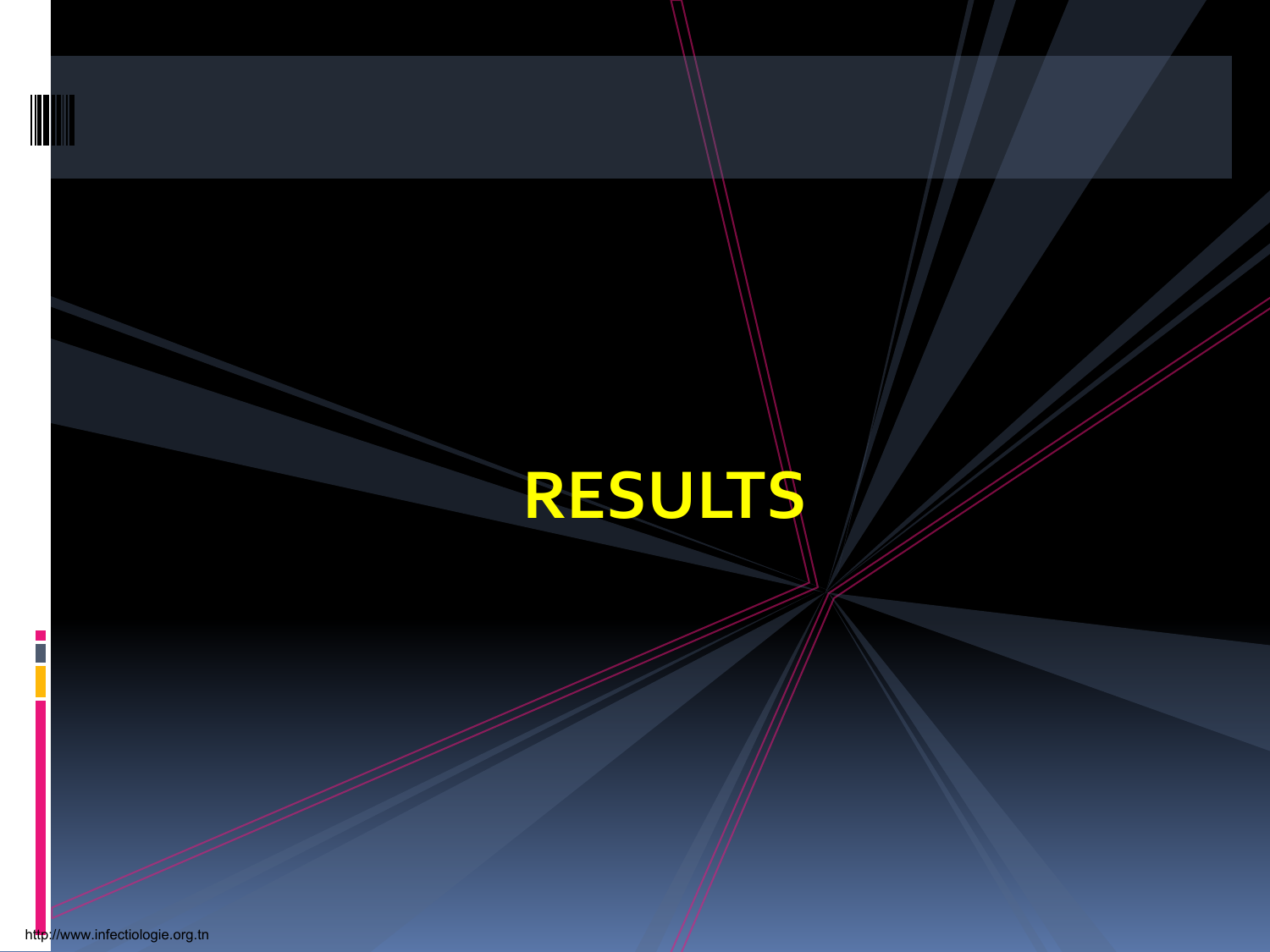#### **16 cases of right-sided IE**

- $\triangleright$  **Isolated Right-sided IE** : 10 cases ( $62,5\%$ )
- **Associated Left-sided IE** : 5 cases ( 31,2 %)
- **Device related IE (permanent pace maker)** : 1 case
- **Nosocomial Right-sided IE** : 1 case
- **Community-acquired Right-sided IE** : 15 cases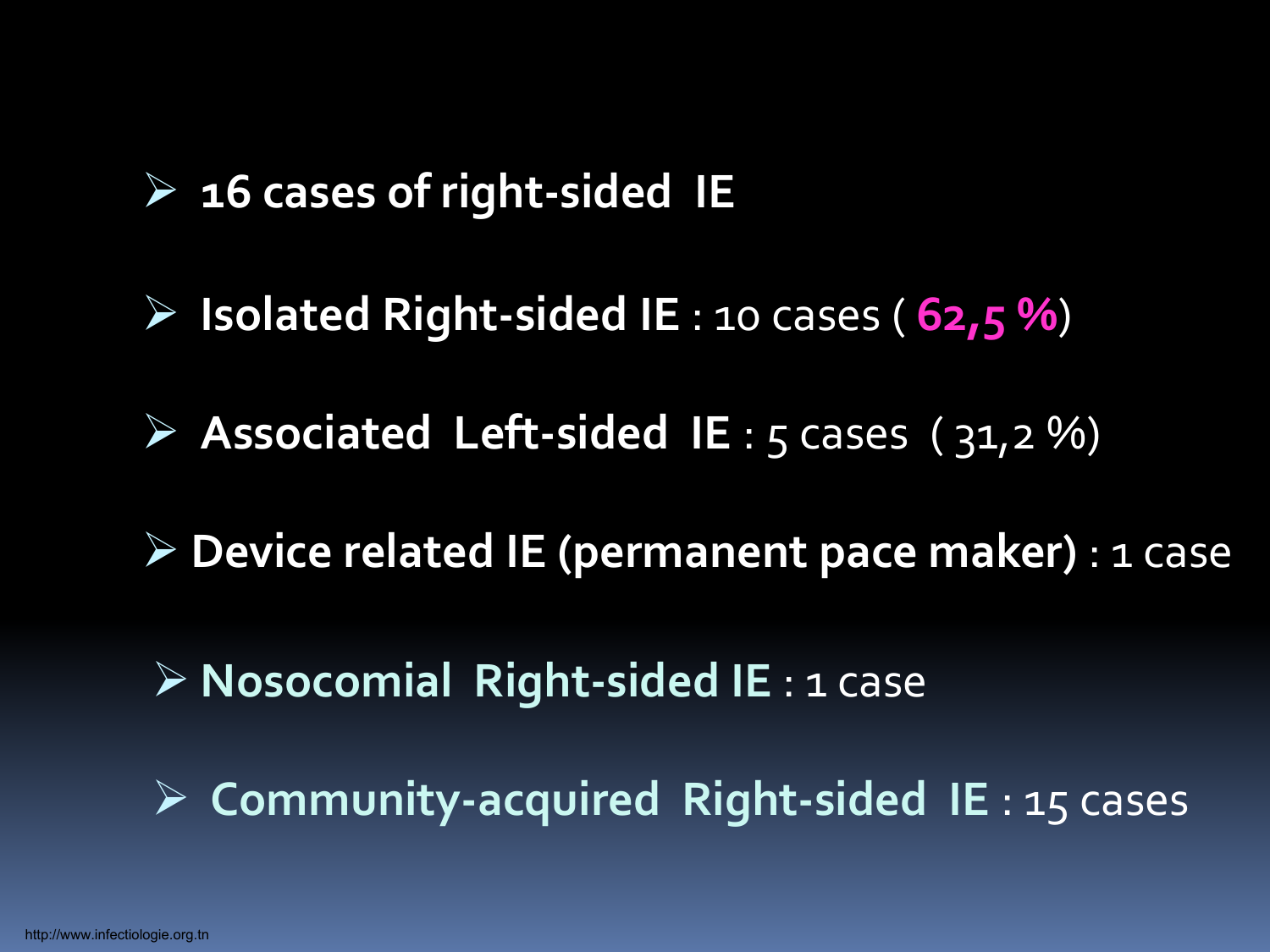### **Patients characteristics**

- **The mean age** was 37,7 years (14-72 years)
- **Male** : 13 patients (**81 %**) **Female** : 3 patients ( **19** %) , sex ratio : 4,3
- **History of intravenous drug abuse** : 9 patients ( **56 %**)
- **Predisposing condition of IE** :
	- Fallot's tetralogy : 1 case
	- Ventricular septal defect : 1 case
	- Rheumatic valvulopathy : 2 cases
	- diabetes mellitus : 1 case

### **No patients were HIV-positive**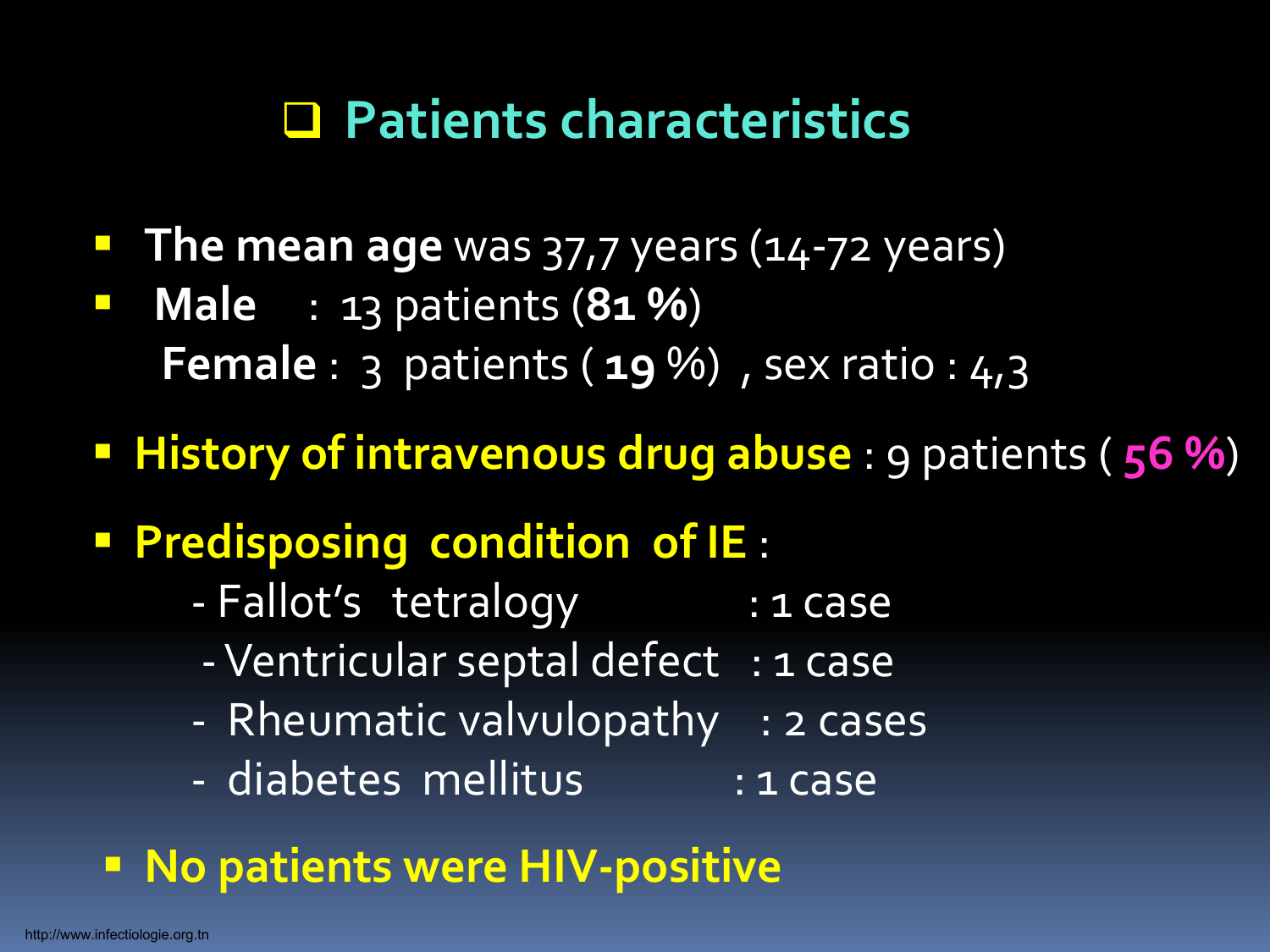# **CLINICAL PRESENTATION**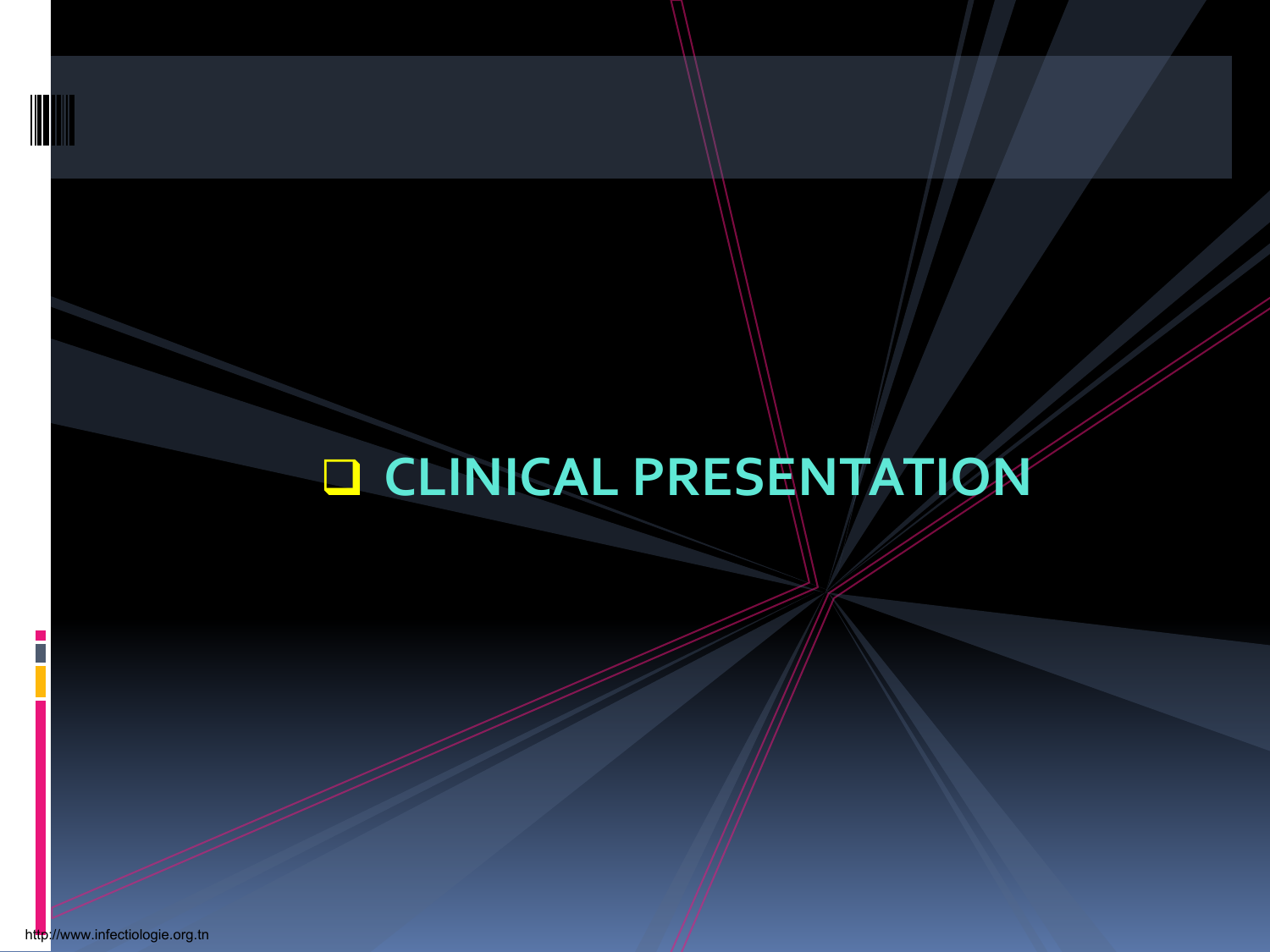- **The mean delay of diagnostic**: 28,4 days (4-120 days)
- **Bacteremia associated with IE : 8 cases ( 50 %)**

### **Port of entry : 12 cases (75 %)**

- **- Intravenous drug use : 8 cases**
- **dental cause : 3 cases**
- **- Intravascular catheter : 1 case**
- **- Unknown : 4 cases**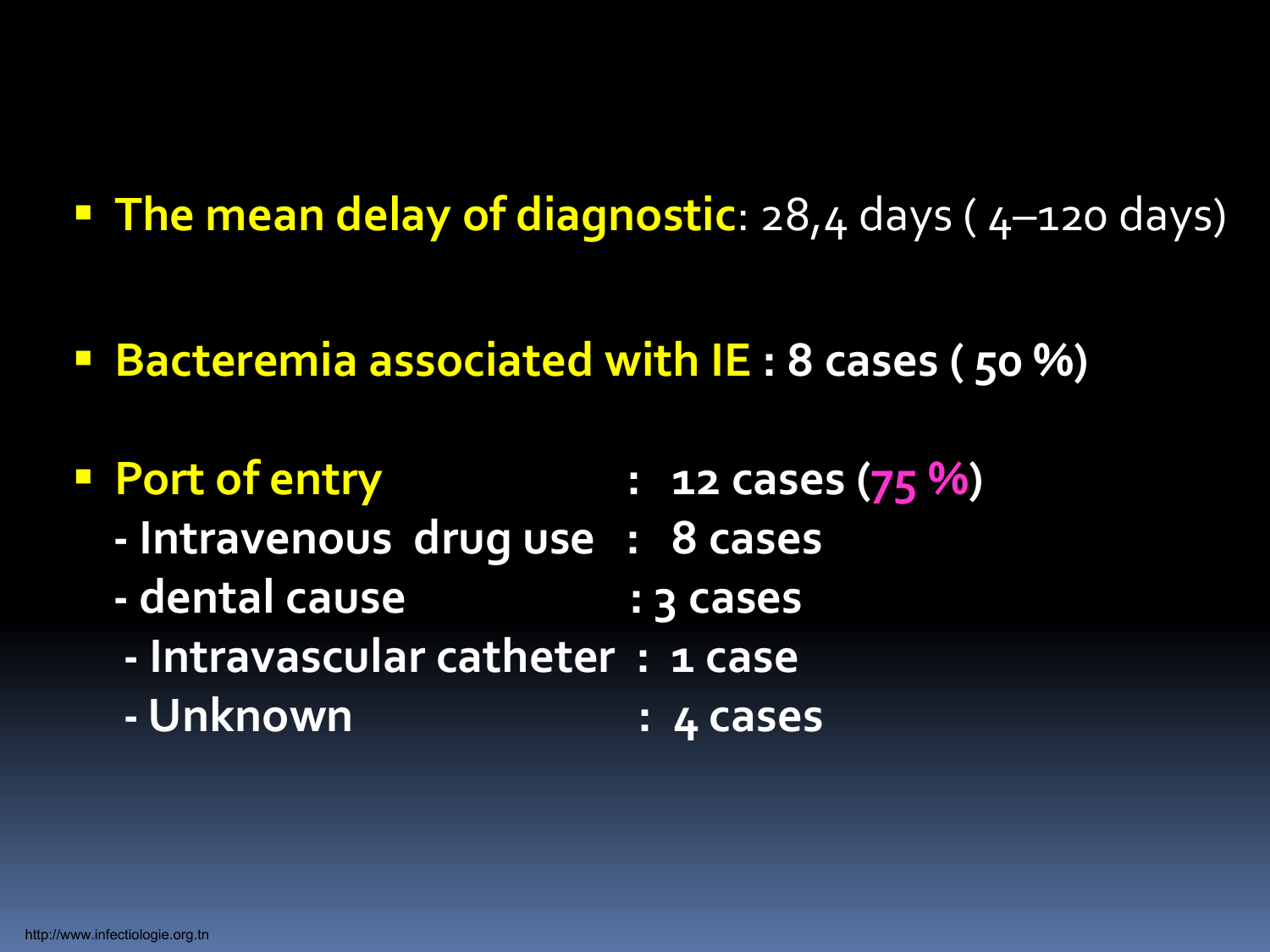## **Signs and symptoms**

| <b>Signs and symptoms</b>                                                                | <b>Number of patients</b>           | (%)                              |
|------------------------------------------------------------------------------------------|-------------------------------------|----------------------------------|
| <b>Fever</b>                                                                             | 16                                  | 100 %                            |
| <b>Cardiac murmurs:</b><br>- murmur of tricuspid regurgitation                           | 11<br>6                             | <b>69%</b><br>37,5%              |
| <b>Pulmonary symptoms:</b><br>- Dyspnea<br>- Cough<br>- pleuritic chest pain             | 10<br>8<br>$\overline{2}$<br>4      | 62, 5 %<br>50 %<br>12,5%<br>25 % |
| <b>Digital cubbing</b>                                                                   | $\mathbf{1}$                        | 6,25%                            |
| Splenomegaly                                                                             | $\frac{1}{4}$                       | 25 %                             |
| Peripheral mucocutaneous manifestations:<br>- Splinter haemorrhages<br>- Janeway lesions | 8<br>$\overline{7}$<br>$\mathbf{1}$ | <b>50 %</b><br>44%<br>6,25%      |
| <b>Heart congestive failure</b>                                                          | 6                                   | 37,5%                            |
| Embolic cerebrovascular accident                                                         | $\overline{2}$                      | 12,5%                            |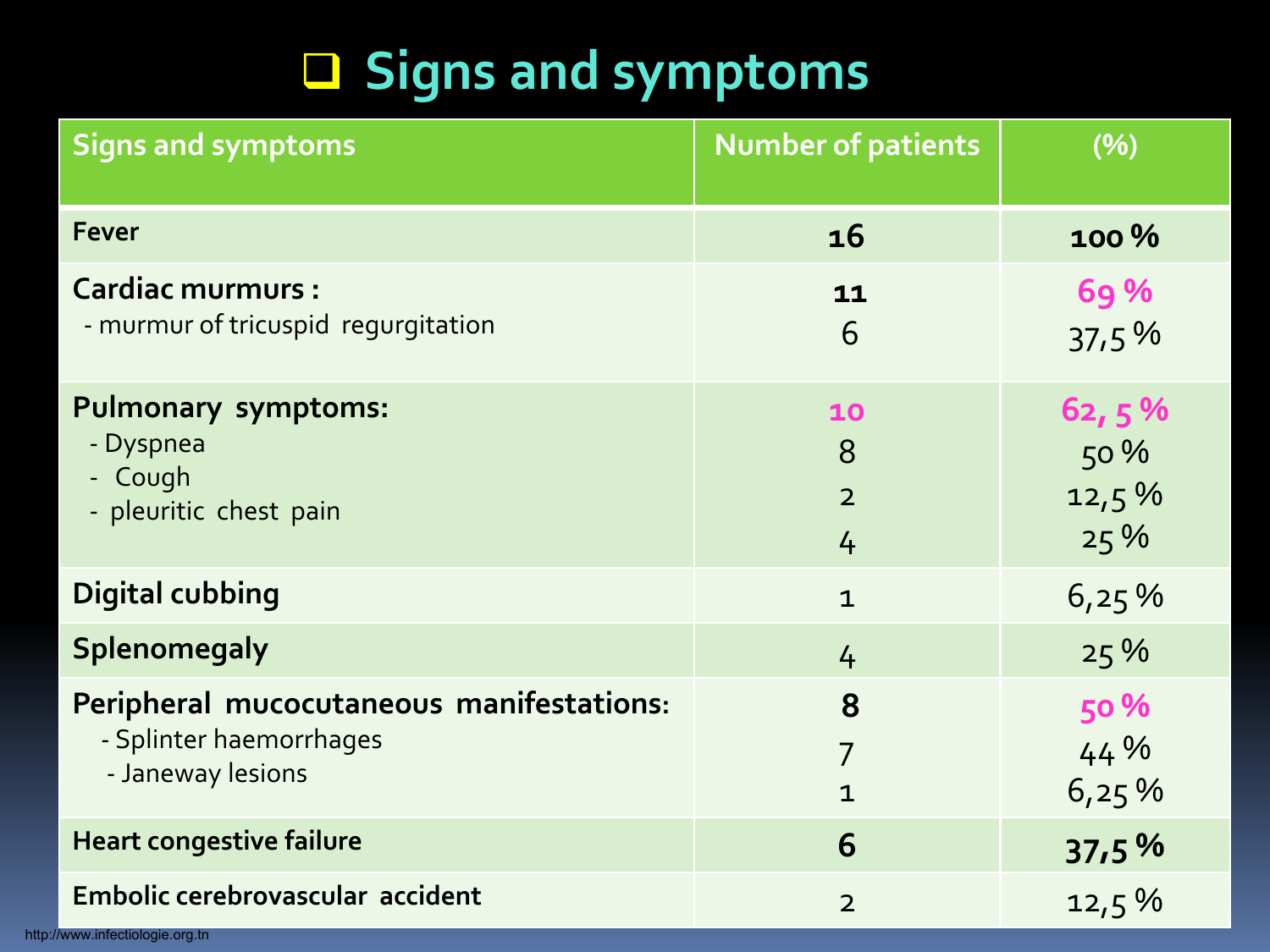### **Complications and Right-sided IE: 12 (75 %)**

- **Cardiac impairement : 8 cases ( 50 %)**
	- **- Right heart failure : 4 cases**
	- **- Left heart failure : 3 cases**
	- **Pericarditis : 2 cases**
- **Septic pulmonary embolism : 2 cases (12,5 %)** 
	- **- Pulmonary infiltrates : 2 cases**
- **Pleural effusion : 2 cases**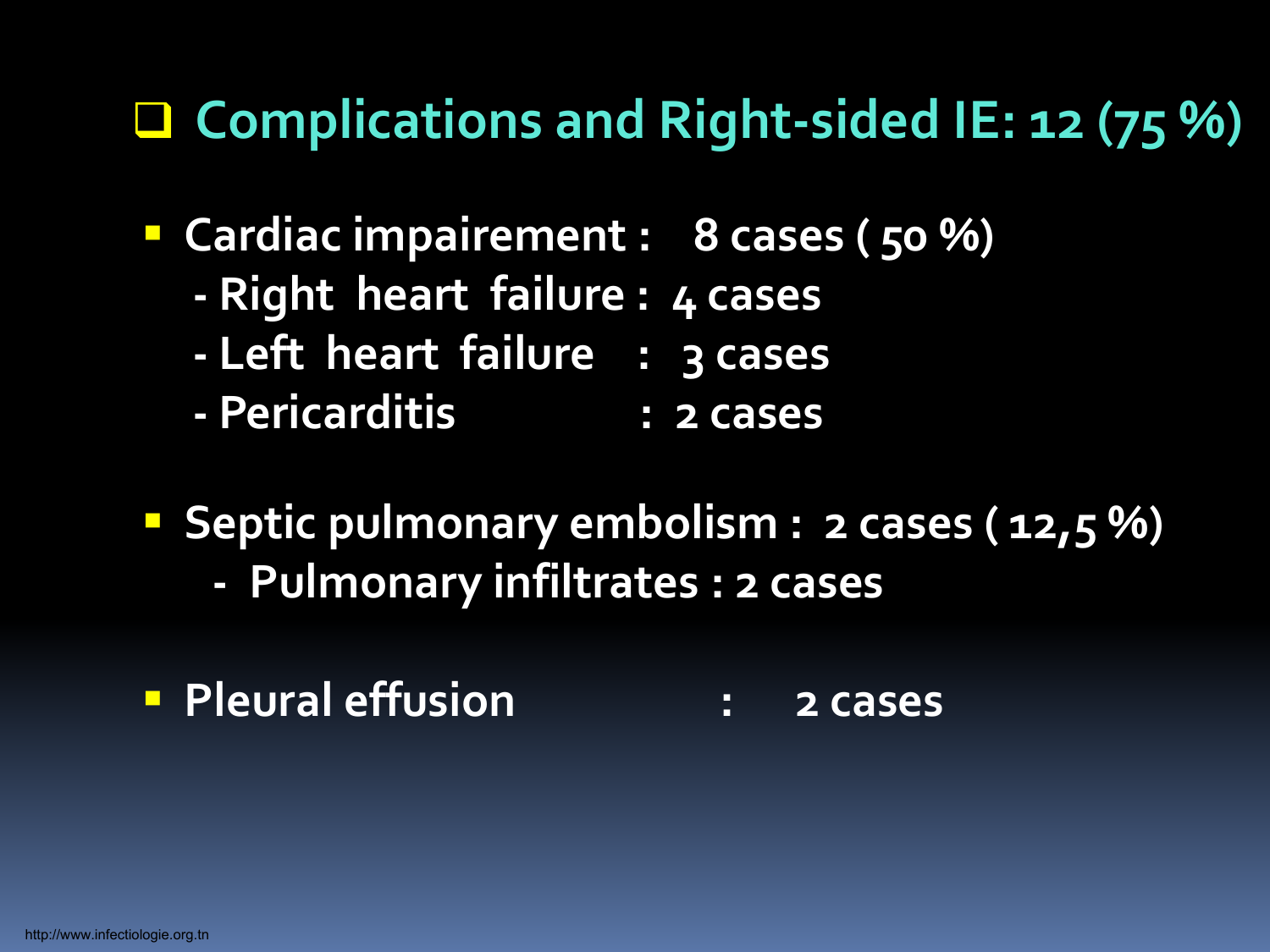### **Complications and Right-sided IE**

#### **Embolic cerebrovascular accident: 2 cases (12,5%)**

- **- Cerebral abscess : 1 case**
- **- Ischemic stroke : 1 case**

#### **Splenic abscess : 2 cases**

**Psoas abscess : 2 cases**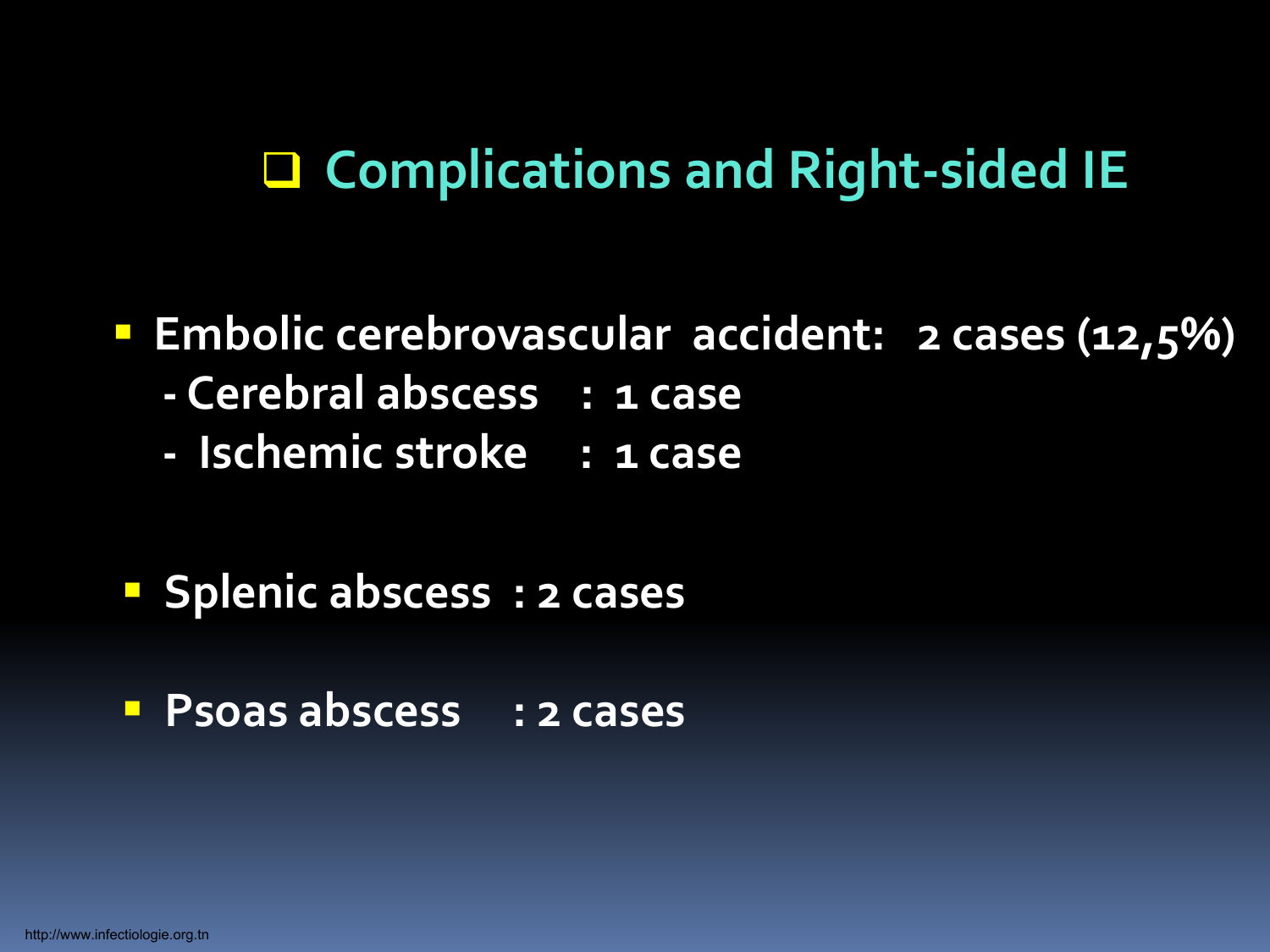## **Microbiological findings**

**Blood culture : positive in 8 cases (50 %)** 

- **-** *S. aureus* **meticilline sensitive (MSSA) : 5 cases (62,5 %)**
- **- S. coagulase negative (MR) : 1 case (12,5 %)**
- **-** *Viridans streptococcus* **: 2 cases ( 25 %)**

**Culture of valves (4/16) was negative**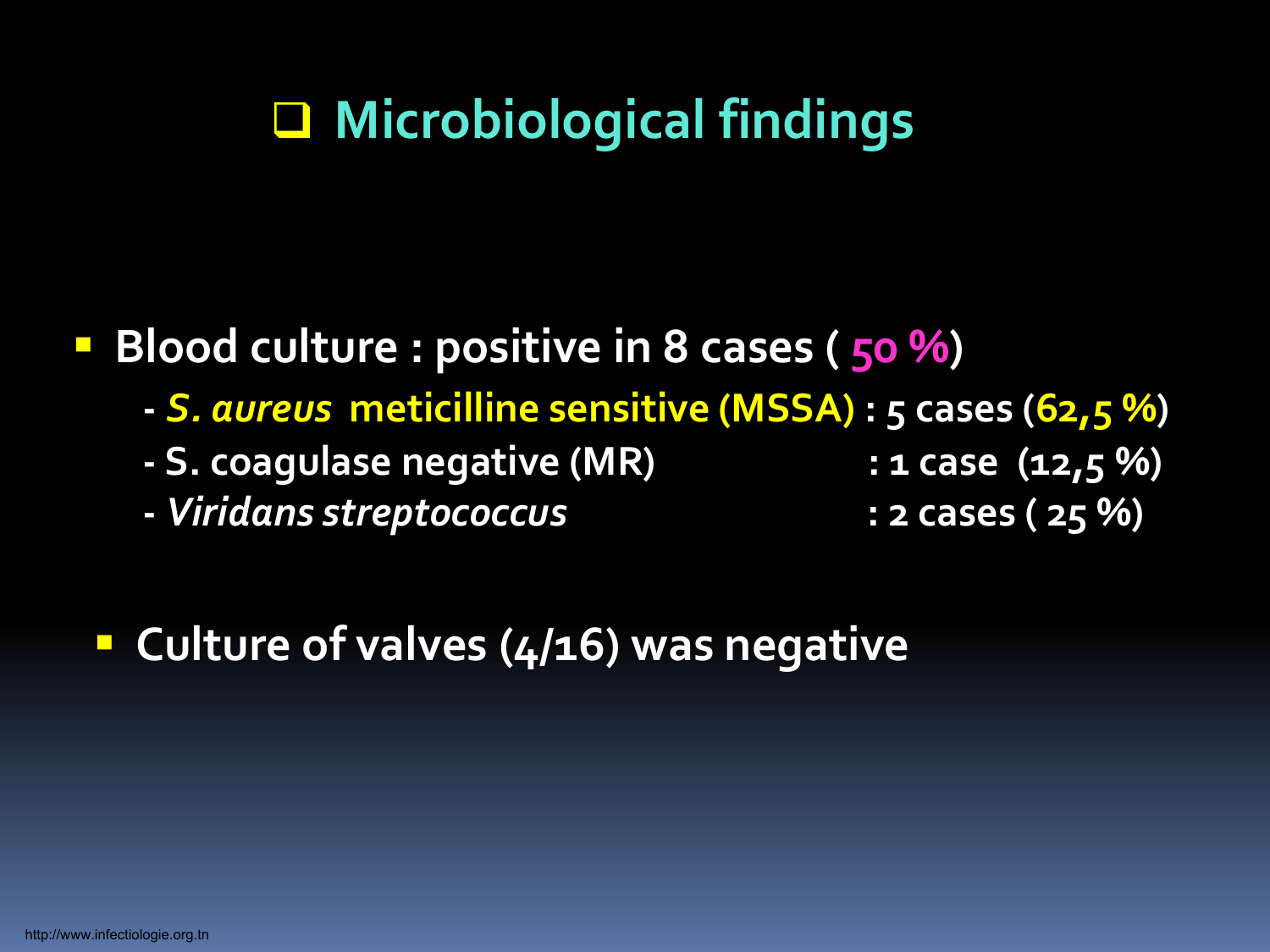# **Echocardiographic findings (TTE/TEE) Vegetations : 100 %**

- **Right heart Vegetations : 16 cases - Tricuspid valve : 13 - Pulmonary valve : 3 Left heart vegetations : 4 cases - Mitral valve : 3 -Aortic valve : 2**
- **Multivalvular disease : 1 case ( tricuspid, mitral and aortic valves)**

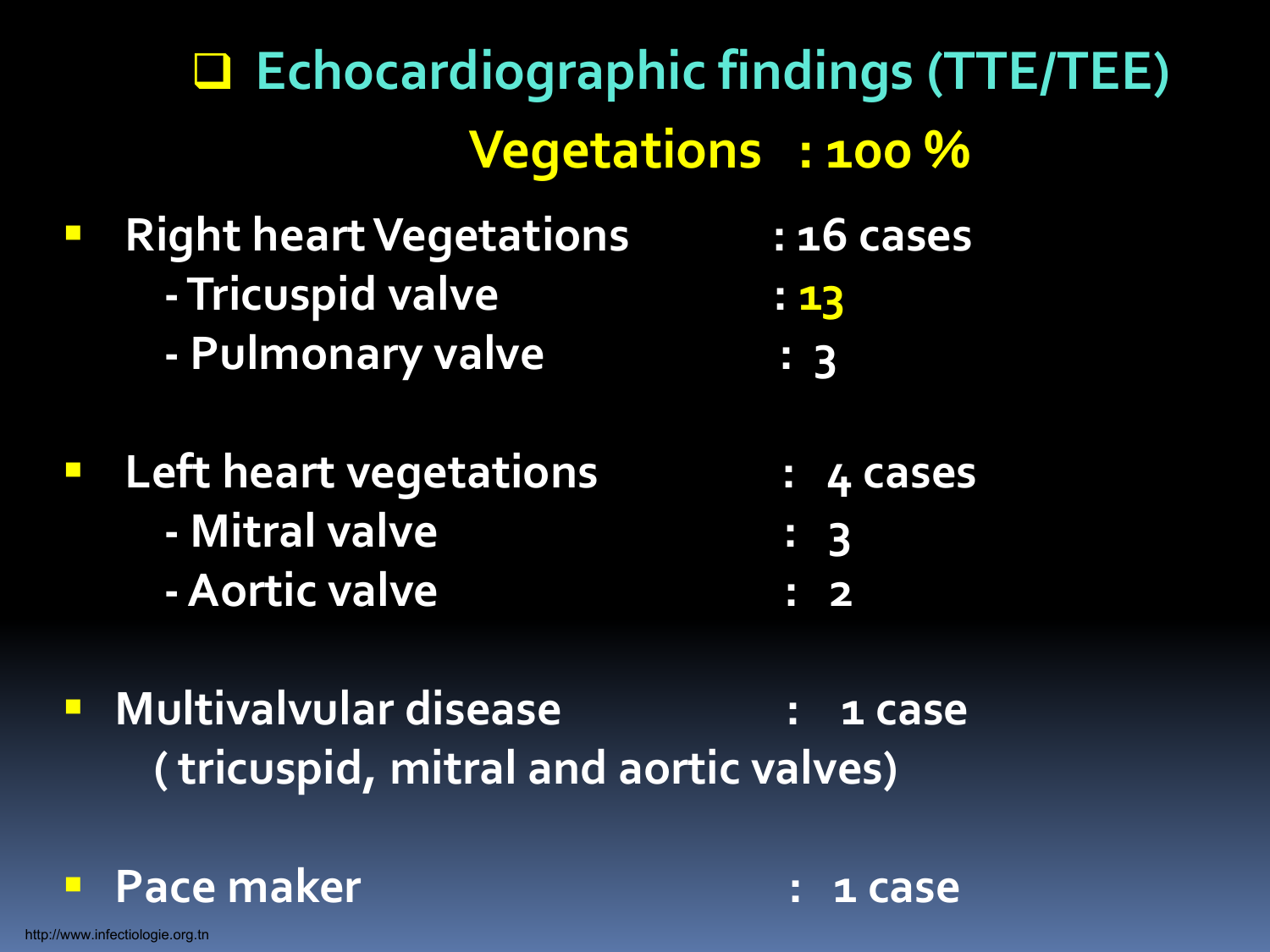### **Laboratory findings**

- **Leucocytosis : 10 cases ( 62,5 %)**
- **Anemia (Haemoglobin < 10 g/dl) : 10 cases (62,5 %)**

**The erythrocyte sedimentation rate was elevated ( greater than 35 mm per first hour): 16 patients (100 %)**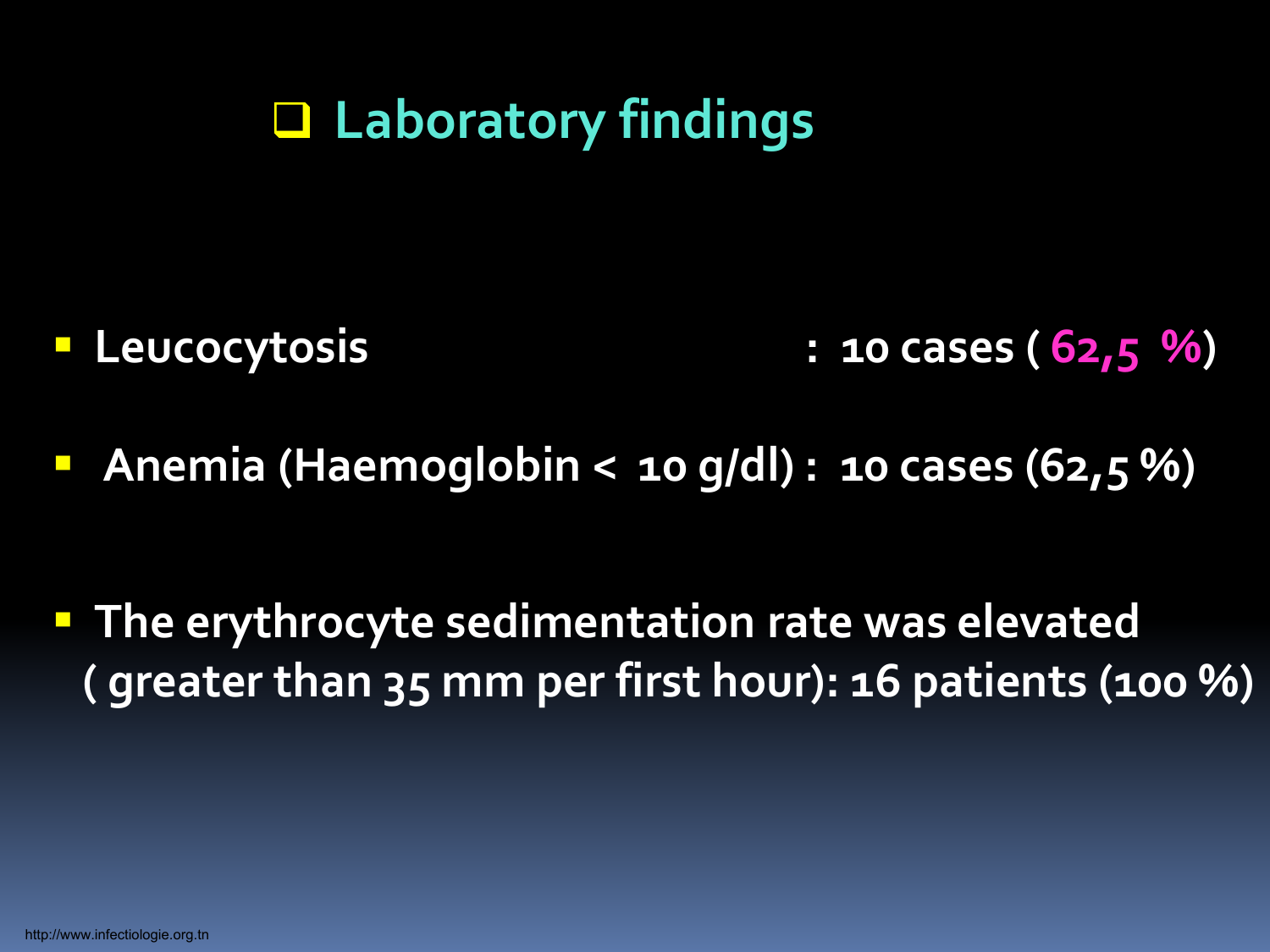

 **First ligne antibiotherapy : - betalactamin + aminoside** in 11 cases (69 %). **\*Oxacillin+ Gentamycin : 8 cases** \* Ampicillin+ Gentamycin : 3 cases

**- Vancomycin+ Gentamycin+ Rifampicin : 3 cases - Cefotaxim + Fosfomycin : 2 cases**

**Mean duration: 53 days (22 – 134 days)**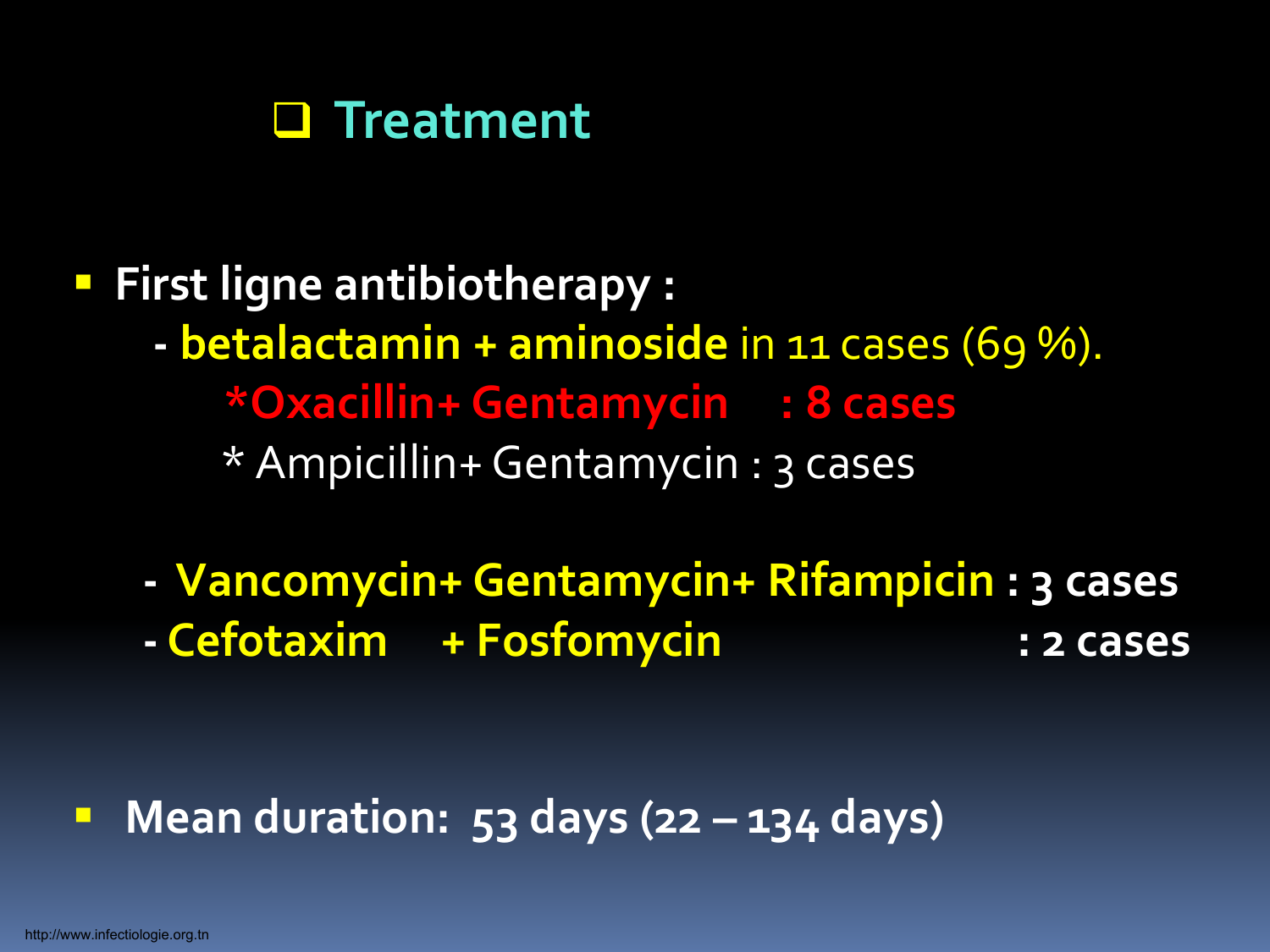## **Surgical Treatment : 5 cases (36 %)**

#### **Medical treatment + surgical treatment**

- **Annuloplasty of tricuspid valve (TV) :** 3 cases
- **- Vegetectomy** : 1 case
- **Annuloplasty of TV + left-sided valve remplacement**: 2cases

### **F** Indications of surgical treatment

- **- Large size of vegetations : 3 cases**
- **- Left heart failure with periannular abscess : 2 cases**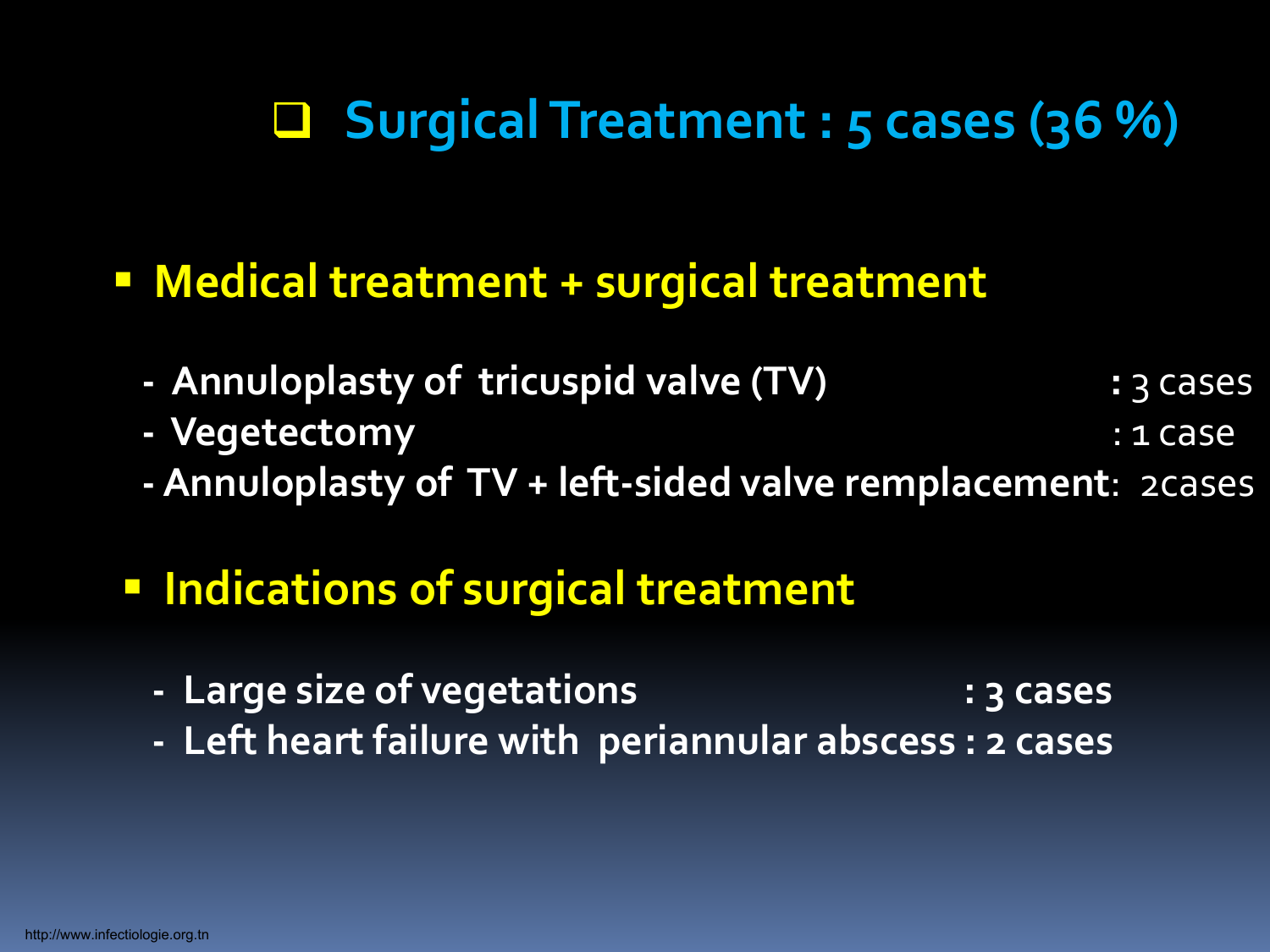#### **Outcomes**

- **Good outcome :** 14 patients (**85 %**).
- **Death :** 2 patients from septic shock (12,5 %)
- **Relapse of right-sided IE:** 2 injection drug users (14%)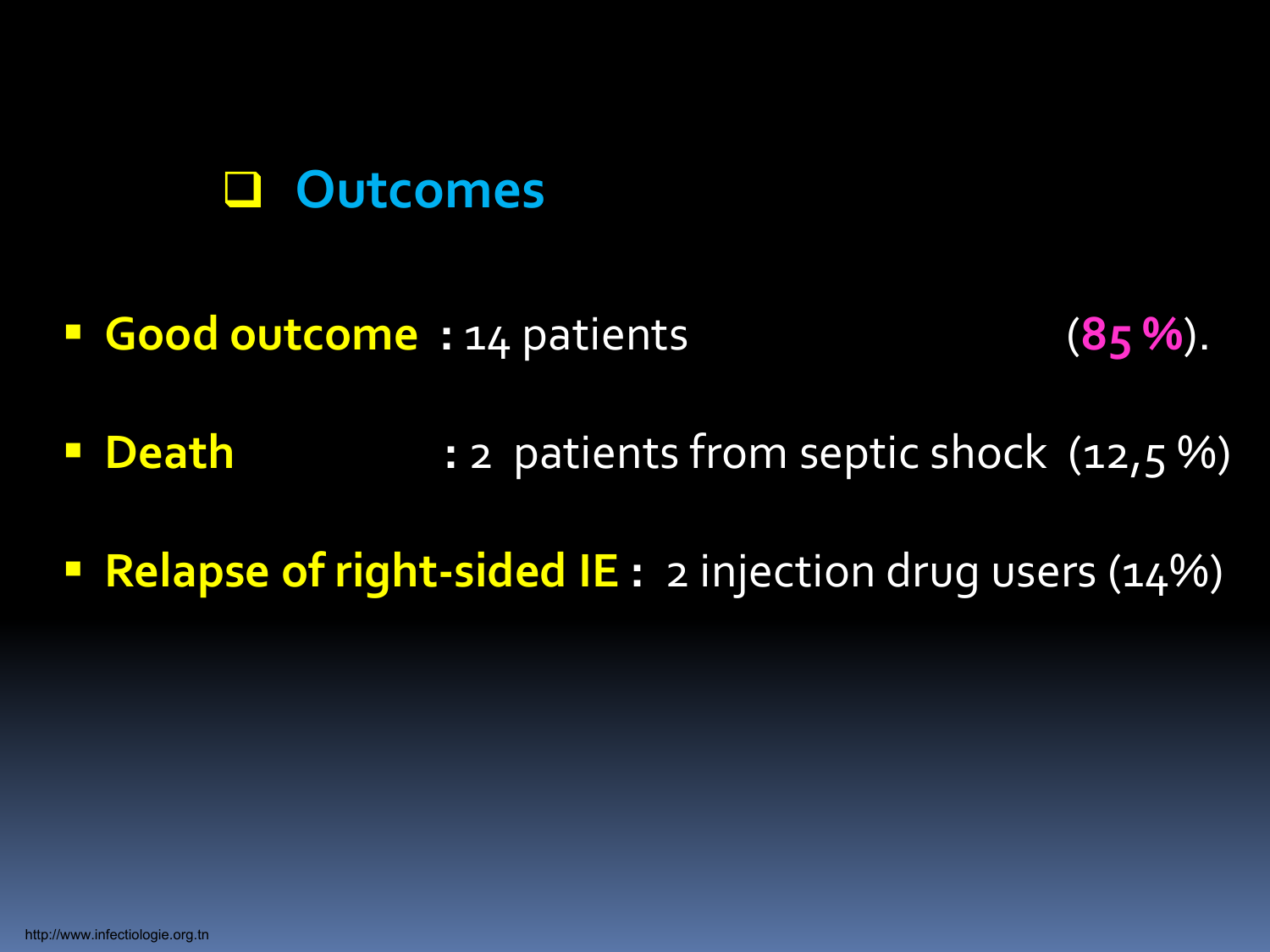# **DISCUSSION**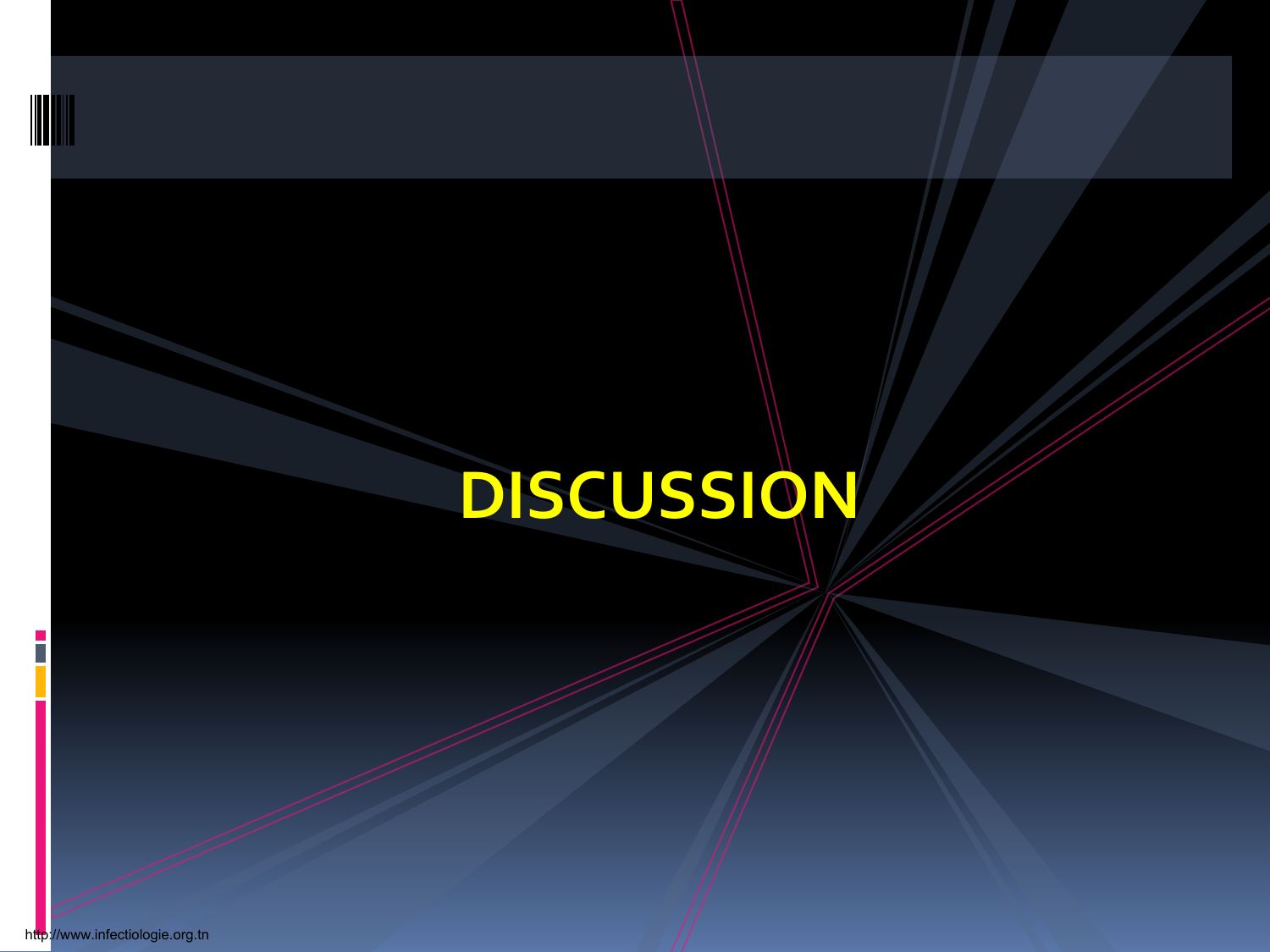### **Incidence of right-sided IE**: 5-10 %

 $\rightarrow$  Intravenous drug abusers

 $\rightarrow$  Intracardiac devices/pacemaker

 $\rightarrow$  Others predisposing diseases :

- Immunosuppression
- genito-urinary procedures
- Congenital heart disease (Fallot's tetralogy, ventricular septal defect)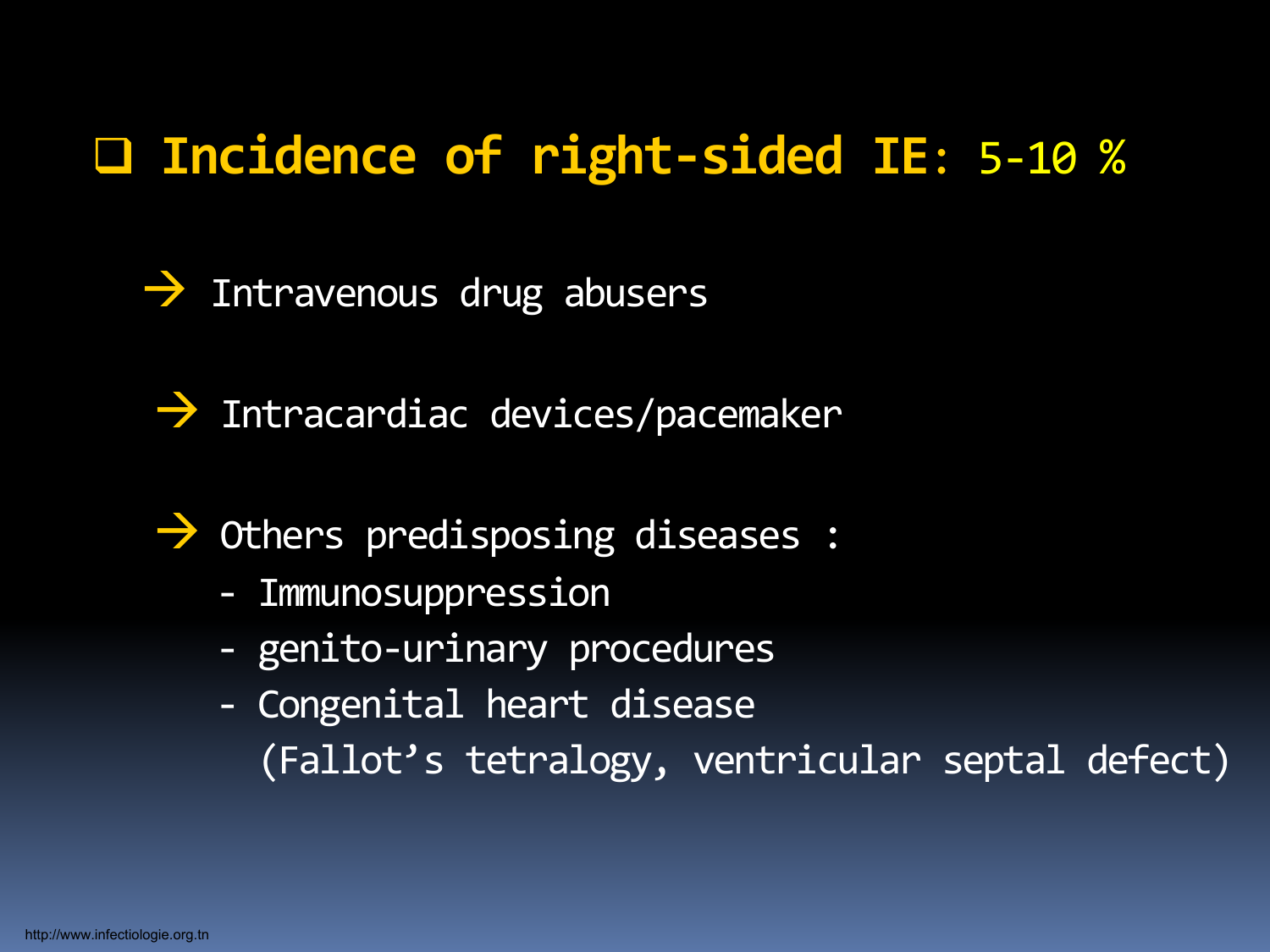### **Risk factors of right-sided of IE**

| <b>Risk factor for right-</b><br>sided IE | V. Jain<br>(USA, 2003)   | <b>Revilla and al</b><br>(Spain, 2006) | <b>Bahl and al</b><br>(India, 1992) | Our study<br>(Tunisia, 2011) |
|-------------------------------------------|--------------------------|----------------------------------------|-------------------------------------|------------------------------|
| Intravenous drug<br>abuse                 | 74 %                     | 35 %                                   | ٠                                   | 56 %                         |
| Pace maker                                | $\overline{\phantom{a}}$ | 47 %                                   | $\overline{\phantom{a}}$            | 6,25%                        |
| <b>Hemodialysis</b>                       | 10 %                     | 18%                                    |                                     |                              |
| Immunosuppression                         | 18 %                     | 29%                                    |                                     |                              |
| <b>Diabetes mellitus</b>                  |                          | 17 %                                   |                                     | 6,25%                        |
| <b>Heart failure</b>                      | 8 %                      |                                        |                                     |                              |
| <b>Congenital heart</b><br>disease        |                          |                                        | 74 %                                | 12,5%                        |
| Post-operative IE                         |                          |                                        | 26 %                                |                              |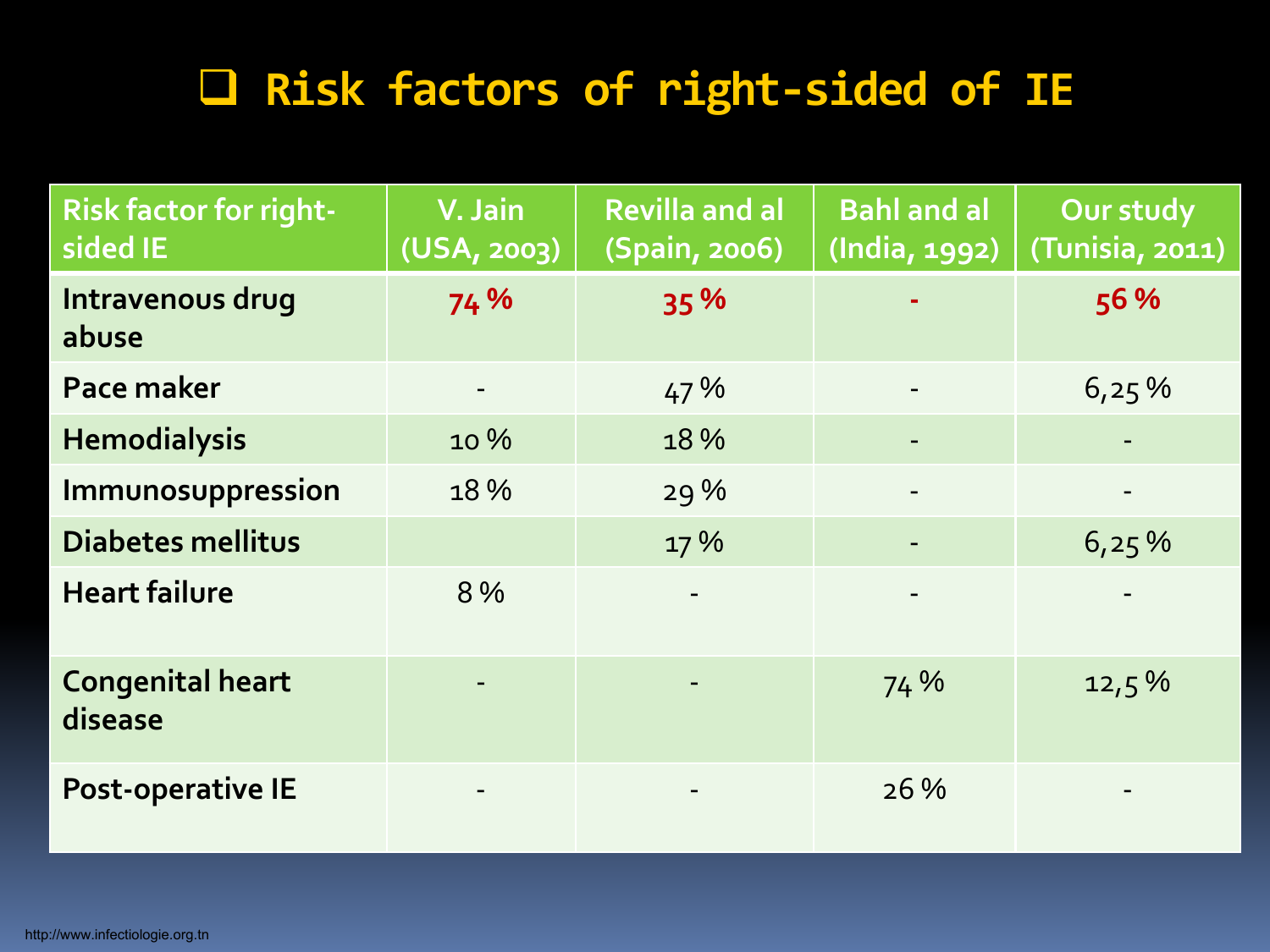#### *Staphylococcus aureus***: most common pathogen**

- $-$  A.Revilla and al : 41 % (1996-2006)
- V. Jain and al : 57 % (1996-2003)
- Robins and al : 80 % (1986)
- Our study : 62,5 %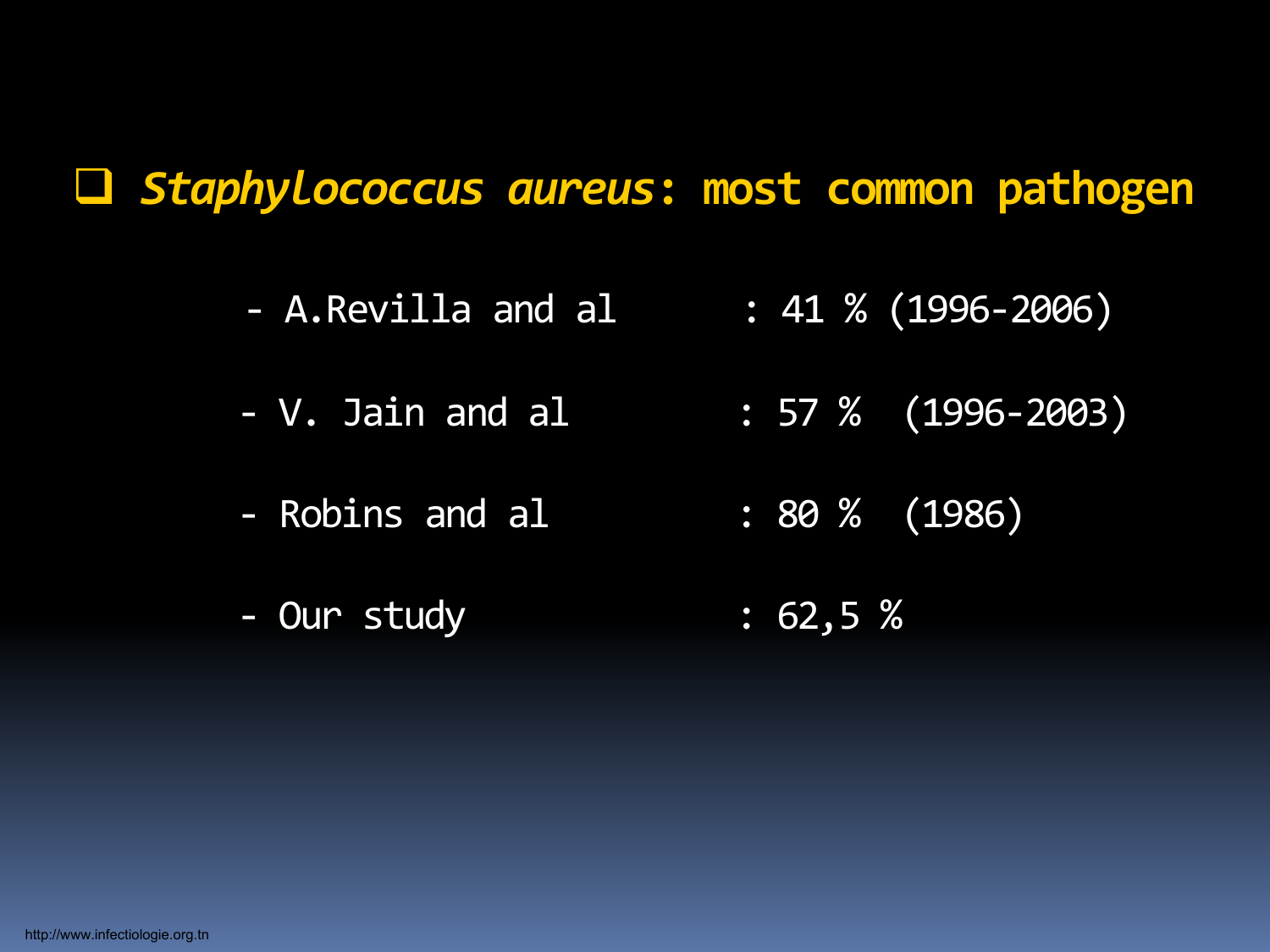### **Difficult diagnostic of right-sided IE**

- -Its clinical presentation differs from left-sided IE
- Similar presentation of respiratory infection (dyspnea, fever and pulmonary infiltration )  $\Rightarrow$  misdiagnosis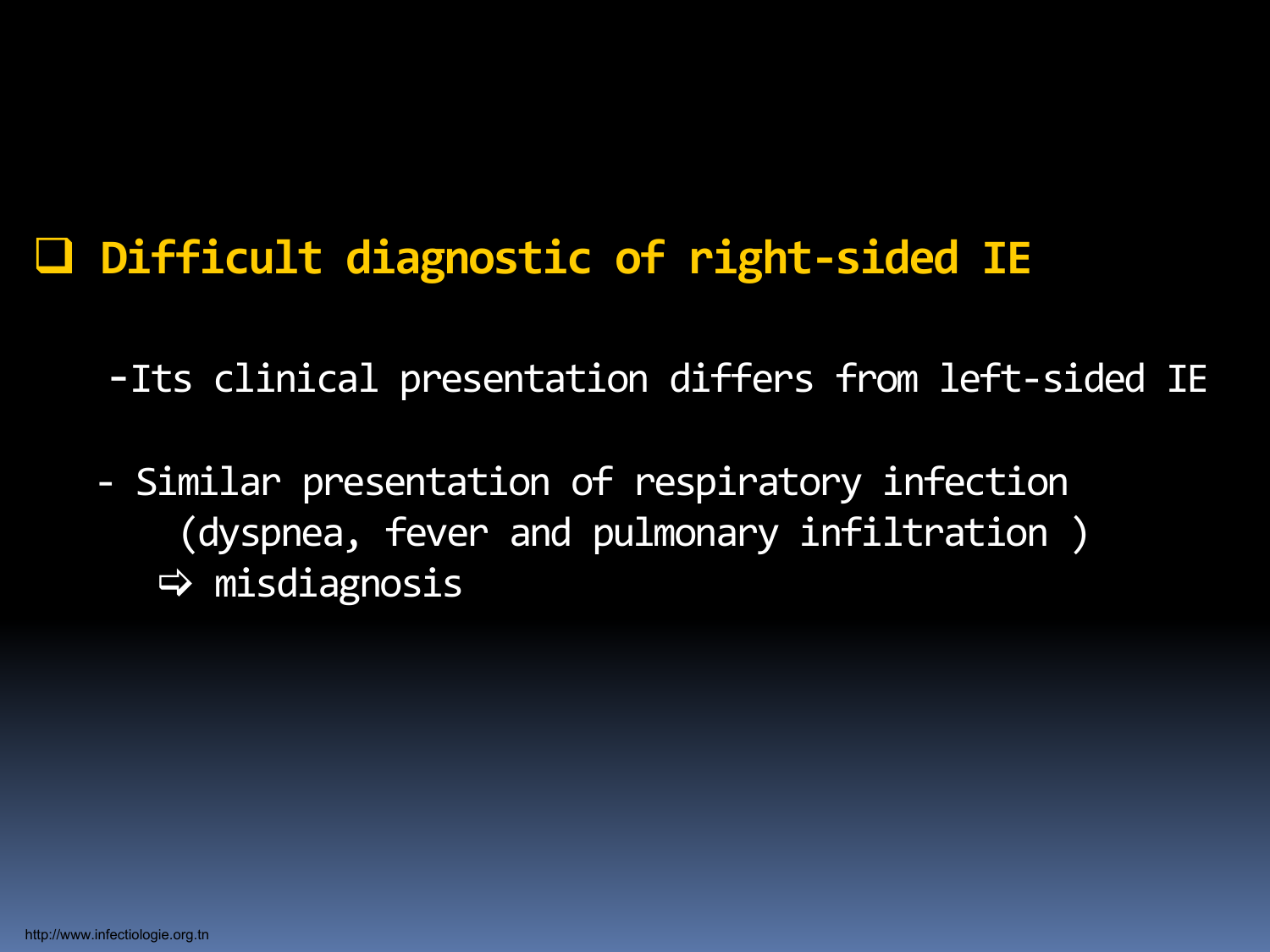### **Treatment of right-sided IE:**

- Antibiotic therapy of right-sided IE must covered *S.aureus*, particularly in IVDA or venous catheterrelated infection
- Surgical treatment should generally be avoid in rightsided native IE, particularly in IVDA ( higher incidence of recurrent IE due to continued drug abuse)
- Surgical treatment of TV IE :

Study of Revilla and al : 29 % Study of Bahl and al : 9 % Our study : 36 %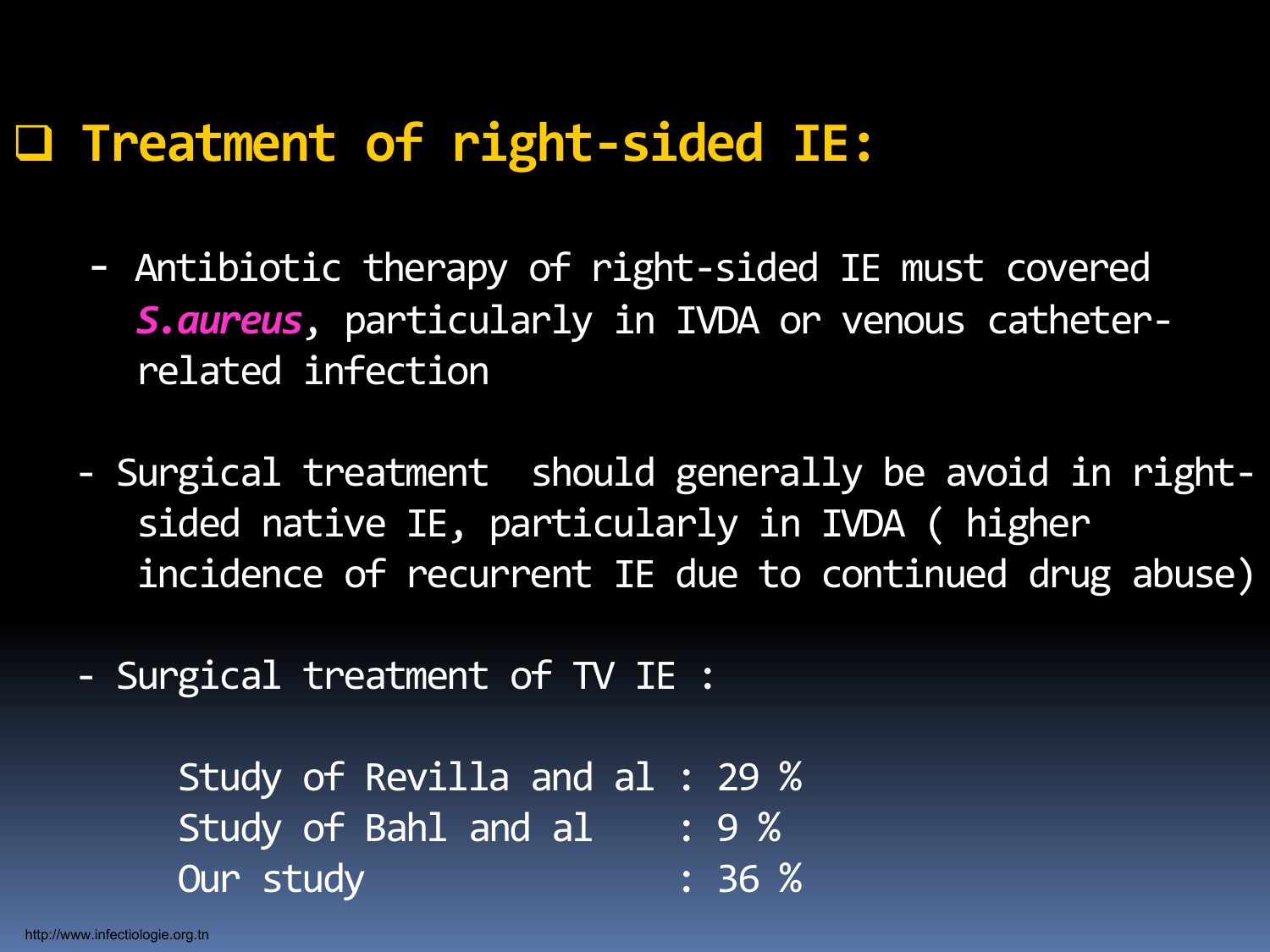

- Patients with tricuspid valve (TV) IE have **lower mortality** than those with mitral valve (MV)or aorticvalve (AV) IE.

Retrospective cohort (V. Jain and al): Mortality:  $6,3\%$  (TV IE) 32 % ( MV IE ) ( p < 0, 0004)

**V.Jain, M.H Yang and al. Infective endocarditis in an urban medical center. Journal of Infection 2008; 57 : 132-138.**

http://www.infectiologie.org.tn